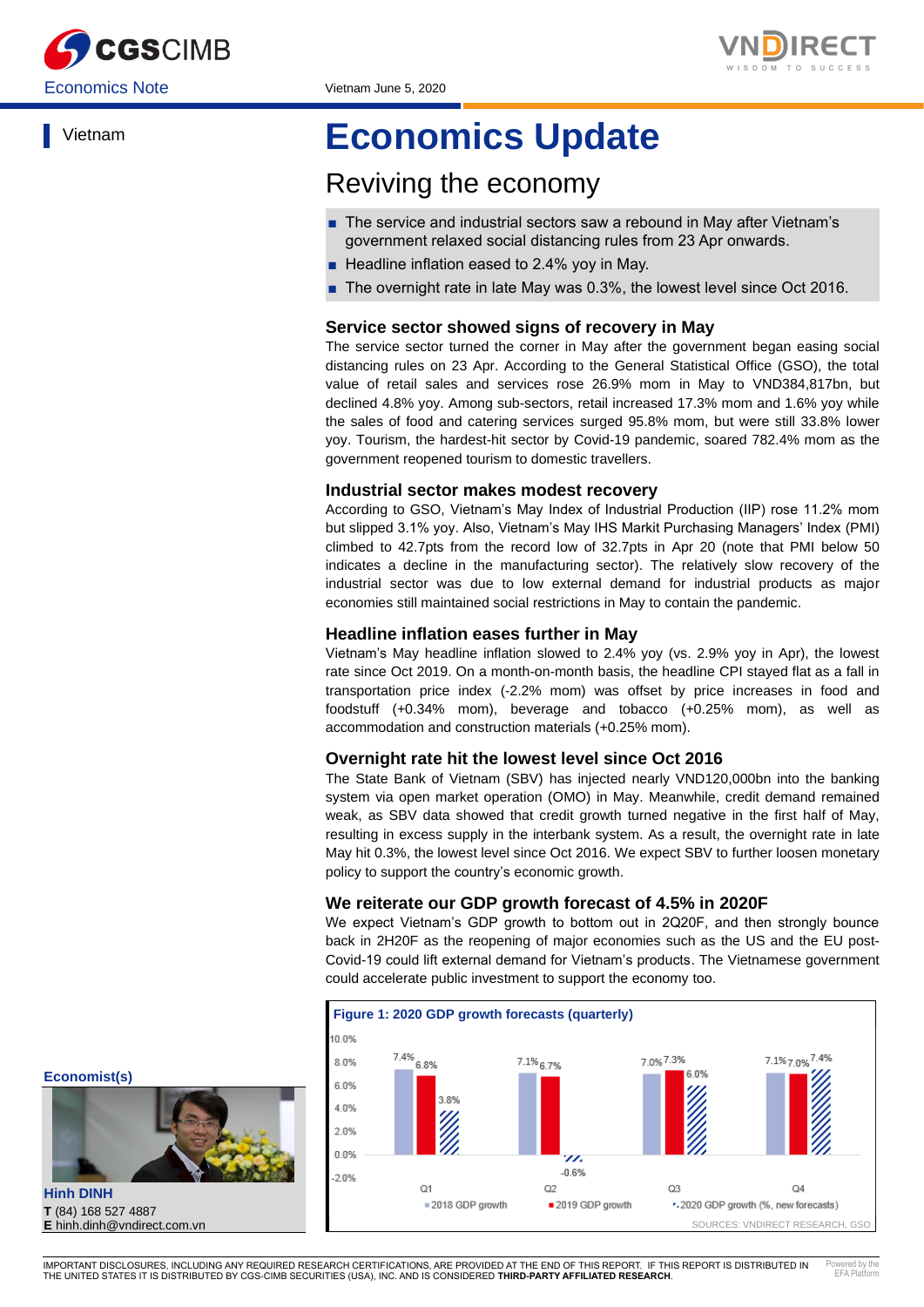



Reviving the economy

## **Vietnam's economy begins to recover**

## **Service sector shows signs of recovery**

The service sector turned the corner in May after the government began easing social distancing rules from 23 Apr. According to the General Statistical Office (GSO), the total value of retail sales and services in May rose 26.9% mom to VND384,817bn, but declined 4.8% yoy. Among the sub-sectors, retail increased 17.3% mom and 1.6% yoy, while the sales of food and catering services surged 95.8% mom but fell 33.8% yoy. Tourism, the hardest-hit sector by Covid-19 pandemic, soared 782.4% mom, but still plunged 87.8% yoy, as the government reopened tourism for domestic travellers. Moreover, air traffic rose 15.3x from 188,000 passengers in Apr 20 to 2.9m passengers in May 20 though it fell 70% yoy. The 2.9m passengers comprised 2.8m domestic passengers (-57% yoy) and 78,000 international passengers (-98% yoy).



## **Industrial activity makes modest recovery**

According to GSO, Vietnam's May IIP rose 11.2% mom, but still slid 3.1% yoy. Also, Vietnam's May IHS Markit PMI climbed to 42.7pts, from the record low of 32.7pts in Apr 20 (noted that PMI below 50 indicates a decline in the manufacturing sector). Industrial activity's relatively slow recovery was due to low external demand as most major economies still maintained social restrictions in May to contain the Covid-19 pandemic.

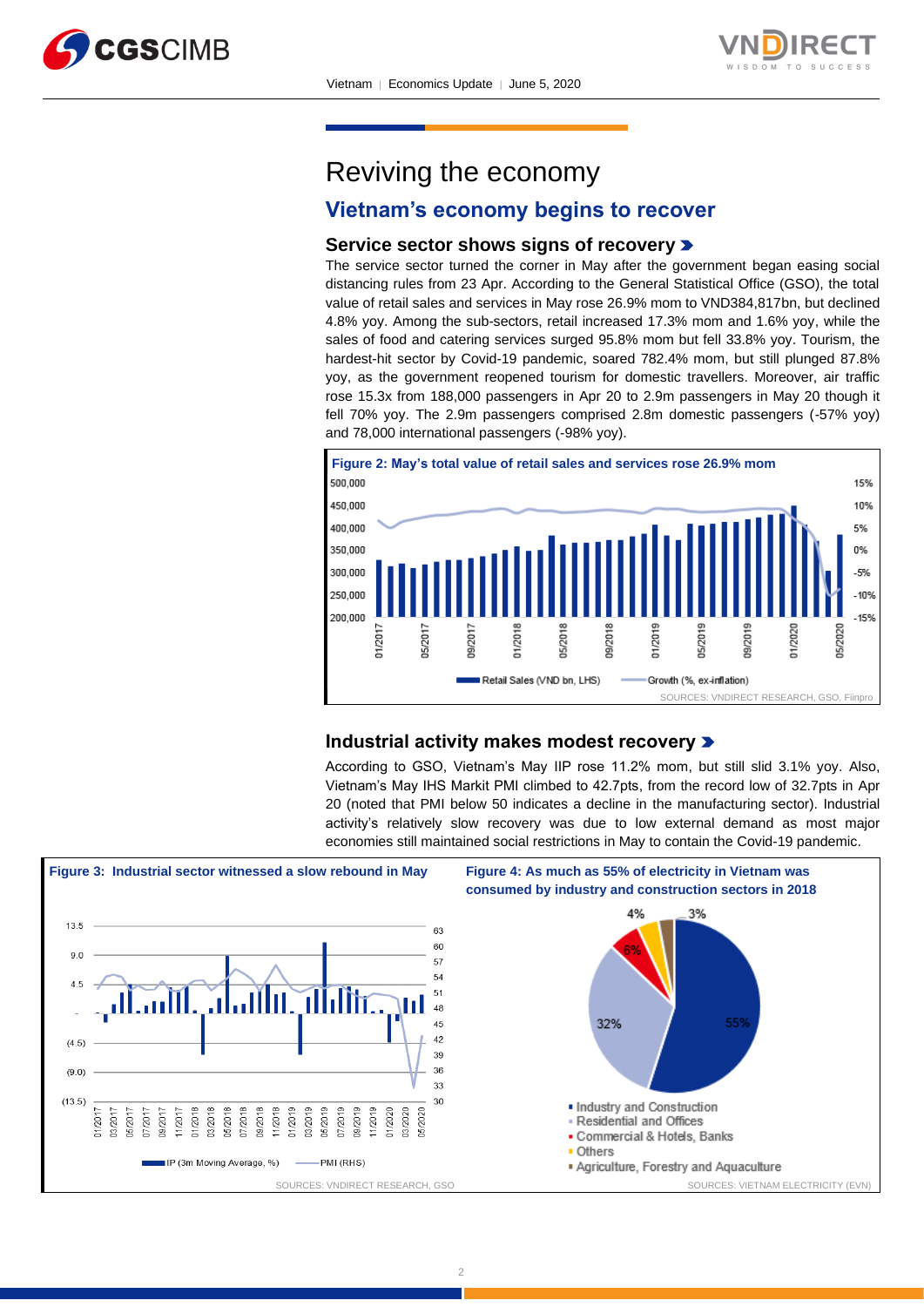



#### Vietnam │ Economics Update │ June 5, 2020

The electricity sector recorded a 2% yoy increase in May. This suggests that industrial activity is recovering. Note that the industrial and construction sectors consumed as much as 55% of electricity in Vietnam in 2018.



On a year-on-year basis, the sectors that recorded positive growth in 5M20 were pharmaceuticals (+24.3% yoy), chemicals (+8.4% yoy), paper (+7.2% yoy), tobacco (+5.7% yoy), coal (+3.3%) and food production (+3.0%). Auto production (-25.6% yoy), crude oil and natural gas exploitation (-16.3% yoy), leather (-10.6% yoy), furniture products (-9.2% yoy) and textile (-7.3% yoy) contracted in 5M20.

## **Headline inflation eases further in May**

Vietnam's May headline inflation slowed to 2.4% yoy (vs. 2.9% yoy in Apr), the lowest rate since Oct 2019. On a month-on-month basis, the headline CPI stayed flat as a fall in transportation price index (-2.2% mom) was offset by price increases in food and foodstuff (+0.34% mom), beverage and tobacco (+0.25% mom) as well as accommodation and construction materials (+0.25% mom). Inflation could tick up in Jun, but should remain manageable, as we saw a strong rebound in crude oil price while live hog prices have stayed as high as c.VND80,000-100,000/kg in recent weeks.



## **Vietnam's currency appreciated in May**

Although the central bank's exchange rate was held largely stable throughout May, the market rate showed that the dong had strengthened. Specifically, the exchange rate offered by Vietcombank (VCB VN, Add, TP: VND86,200), Vietnam's largest commercial bank, slipped 0.6% in May to VND23,160-23,370/US\$, while the dong appreciated 0.7-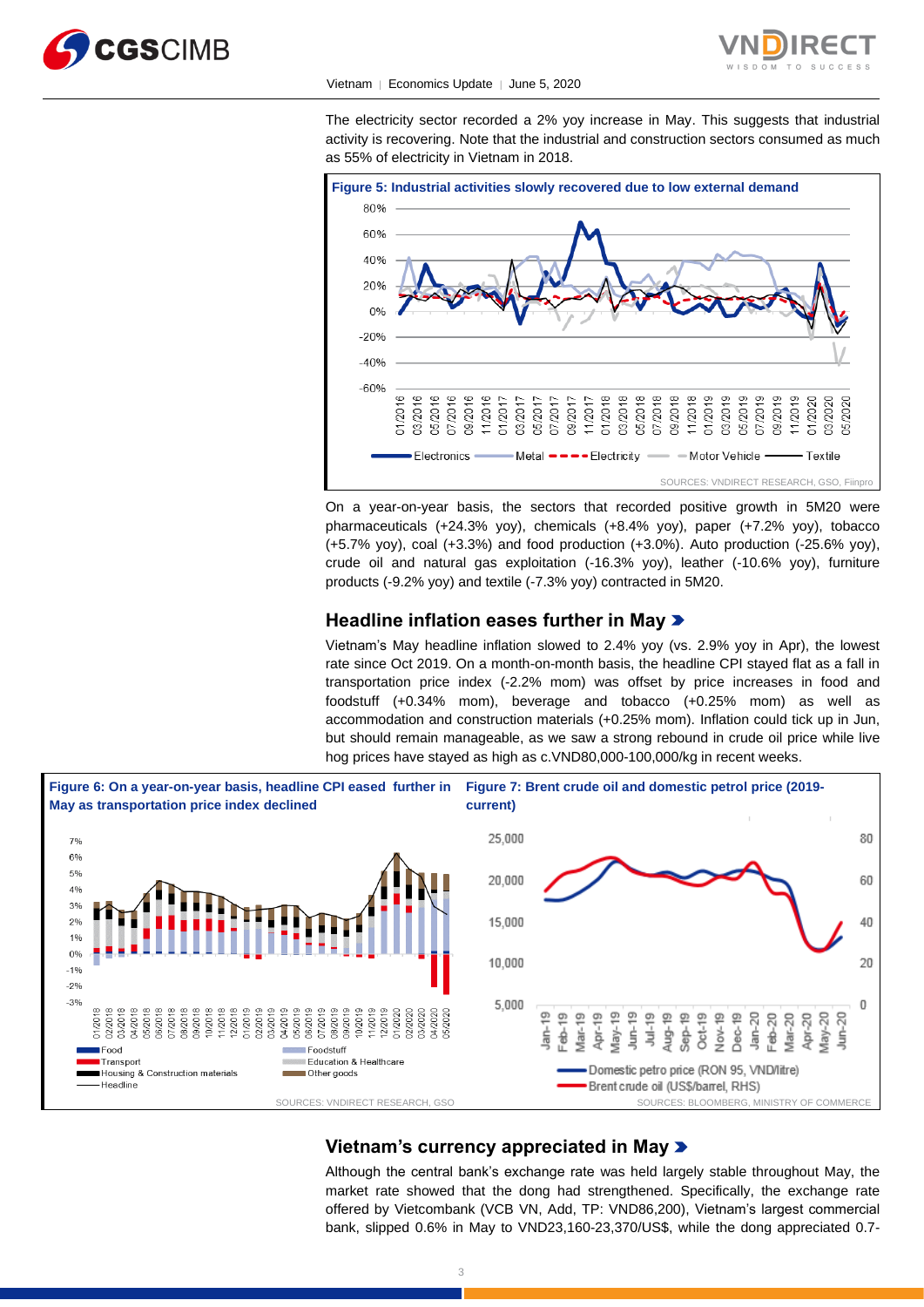



#### Vietnam ∣ Economics Update ∣ June 5, 2020

0.8% against the US dollar in the black market in May. Since the beginning of 2020, the central bank's exchange rate has edged up 0.4%, VCB's exchange rate has climbed 0.2- 0.6% and the black market rate has increased 0.5-0.6%. This shows that the gap between the central bank's exchange rate and the market rate has narrowed. In our view, this should reduce speculation in the foreign exchange market and allow SBV to raise foreign reserves in the upcoming months.



As we can see in Figure 9, the Vietnamese dong is more stable than most of its regional peers, a factor that might hurt Vietnam's export competitiveness. However, we believe a sharp devaluation will not be the government's priority in the context of depressed trade and investment activities. In our view, the government would want to control inflation to allow more room for an accommodative monetary policy. Therefore, we expect that the dong may move within a relatively narrow range vs. US\$ in 2H20F. We estimate the dong to only depreciate 1-2% vs. the dollar in 2020F.

## **Overnight rate hit the lowest level since Oct 2016**

The State Bank of Vietnam (SBV) had injected nearly VND120,000bn into the banking system via open market operation (OMO) in May. Meanwhile, the credit demand remained weak as SBV data showed that the credit growth turned negative in the first half of May, resulting in excess supply in the interbank system. As a result, the overnight rate in late May hit 0.3%, the lowest level since Oct 2016. We expect that SBV would further loosen monetary policy to support economic growth and reduce key policy rates by 0.25- 0.5% pt in 2H20F.

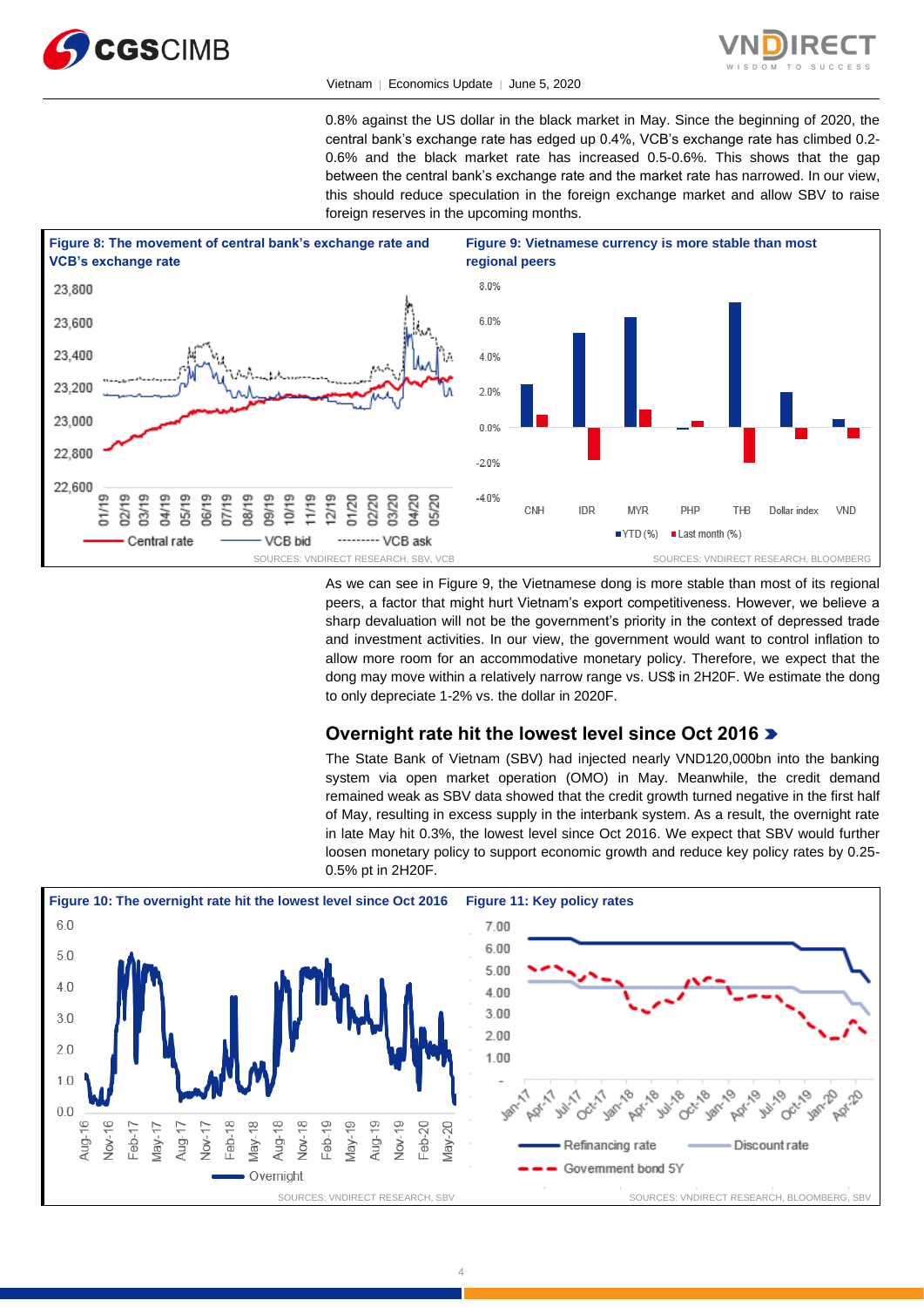



#### **DISCLAIMER**

The content of this report (including the views and opinions expressed therein, and the information comprised therein) has been prepared by and belongs to VNDIRECT Securities Corporation, and is distributed by CGS-CIMB, pursuant to an arrangement between VNDIRECT Securities Corporation and CGS-CIMB. VNDIRECT Securities Corporation is not an affiliate of CGS-CIMB.

This report is not directed to, or intended for distribution to or use by, any person or entity who is a citizen or resident of or located in any locality, state, country or other jurisdiction where such distribution, publication, availability or use would be contrary to law or regulation.

By accepting this report, the recipient hereof represents and warrants that he is entitled to receive such report in accordance with the restrictions set forth below and agrees to be bound by the limitations contained herein (including the "Restrictions on Distributions" set out below). Any failure to comply with these limitations may constitute a violation of law. This publication is being supplied to you strictly on the basis that it will remain confidential. No part of this report may be (i) copied, photocopied, duplicated, stored or reproduced in any form by any means or (ii) redistributed or passed on, directly or indirectly, to any other person in whole or in part, for any purpose without the prior written consent of CGS-CIMB.

The information contained in this research report is prepared from data believed to be correct and reliable at the time of issue of this report.

VNDIRECT Securities Corporation may or may not issue regular reports on the subject matter of this report at any frequency and may cease to do so or change the periodicity of reports at any time. Neither VNDIRECT Securities Corporation nor CGS-CIMB is under any obligation to update this report in the event of a material change to the information contained in this report. Neither VNDIRECT Securities Corporation nor CGS-CIMB has any and will accept any, obligation to (i) check or ensure that the contents of this report remain current, reliable or relevant, (ii) ensure that the content of this report constitutes all the information a prospective investor may require, (iii) ensure the adequacy, accuracy, completeness, reliability or fairness of any views, opinions and information, and accordingly, VNDIRECT Securities Corporation, CGS-CIMB and their respective affiliates and related persons including China Galaxy International Financial Holdings Limited ("CGIFHL") and CIMB Group Sdn. Bhd. ("CIMBG") and their respective related corporations (and their respective directors, associates, connected persons and/or employees) shall not be liable in any manner whatsoever for any consequences (including but not limited to any direct, indirect or consequential losses, loss of profits and damages) of any reliance thereon or usage thereof. In particular, VNDIRECT Securities Corporation and CGS-CIMB disclaim all responsibility and liability for the views and opinions set out in this report.

Unless otherwise specified, this report is based upon reasonable sources. Such sources will, unless otherwise specified, for market data, be market data and prices available from the main stock exchange or market where the relevant security is listed, or, where appropriate, any other market. Information on the accounts and business of company(ies) will generally be based on published statements of the company(ies), information disseminated by regulatory information services, other publicly available information and information resulting from our research. Whilst every effort is made to ensure that statements of facts made in this report are accurate, all estimates, projections, forecasts, expressions of opinion and other subjective judgments contained in this report are based on assumptions considered to be reasonable as of the date of the document in which they are contained and must not be construed as a representation that the matters referred to therein will occur. Past performance is not a reliable indicator of future performance. The value of investments may go down as well as up and those investing may, depending on the investments in question, lose more than the initial investment. No report shall constitute an offer or an invitation by or on behalf of CGS-CIMB or VNDIRECT Securities Corporation, or their respective affiliates (including CGIFHL, CIMBG and their respective related corporations) to any person to buy or sell any investments.

CGS-CIMB and/or VNDIRECT Securities Corporation and/or their respective affiliates and related corporations (including CGIFHL, CIMBG and their respective related corporations), their respective directors, associates, connected parties and/or employees may own or have positions in securities of the company(ies) covered in this research report or any securities related thereto and may from time to time add to or dispose of, or may be materially interested in, any such securities. Further, CGS-CIMB and/or VNDIRECT Securities Corporation, and/or their respective affiliates and their respective related corporations (including CGIFHL, CIMBG and their respective related corporations) do and seek to do business with the company(ies) covered in this research report and may from time to time act as market maker or have assumed an underwriting commitment in securities of such company(ies), may sell them to or buy them from customers on a principal basis and may also perform or seek to perform significant investment banking, advisory, underwriting or placement services for or relating to such company(ies) as well as solicit such investment, advisory or other services from any entity mentioned in this report.

CGS-CIMB and/or VNDIRECT Securities Corporation and/or their respective affiliates (including CGIFHL, CIMBG and their respective related corporations) may enter into an agreement with the company(ies) covered in this report relating to the production of research reports. CGS-CIMB and/or VNDIRECT Securities Corporation may disclose the contents of this report to the company(ies) covered by it and may have amended the contents of this report following such disclosure.

The analyst responsible for the production of this report hereby certifies that the views expressed herein accurately and exclusively reflect his or her personal views and opinions about any and all of the issuers or securities analysed in this report and were prepared independently and autonomously. No part of the compensation of the analyst(s) was, is, or will be directly or indirectly related to the inclusion of specific recommendations(s) or view(s) in this report. The analyst(s) who prepared this research report is prohibited from receiving any compensation, incentive or bonus based on specific investment banking transactions or for providing a specific recommendation for, or view of, a particular company. Information barriers and other arrangements may be established where necessary to prevent conflicts of interests arising. However, the analyst(s) may receive compensation that is based on his/their coverage of company(ies) in the performance of his/their duties or the performance of his/their recommendations and the research personnel involved in the preparation of this report may also participate in the solicitation of the businesses as described above. In reviewing this research report, an investor should be aware that any or all of the foregoing, among other things, may give rise to real or potential conflicts of interest. Additional information is, subject to the duties of confidentiality, available on request.

The term "VNDIRECT Securities Corporation" shall, unless the context otherwise requires, mean VNDIRECT Securities Corporation and its affiliates, subsidiaries and related companies. The term "CGS-CIMB" shall denote, where appropriate, the relevant entity distributing or disseminating the report in the particular jurisdiction referenced below, or, in every other case except as otherwise stated herein, CGS-CIMB Securities International Pte. Ltd. and its affiliates, subsidiaries and related corporations.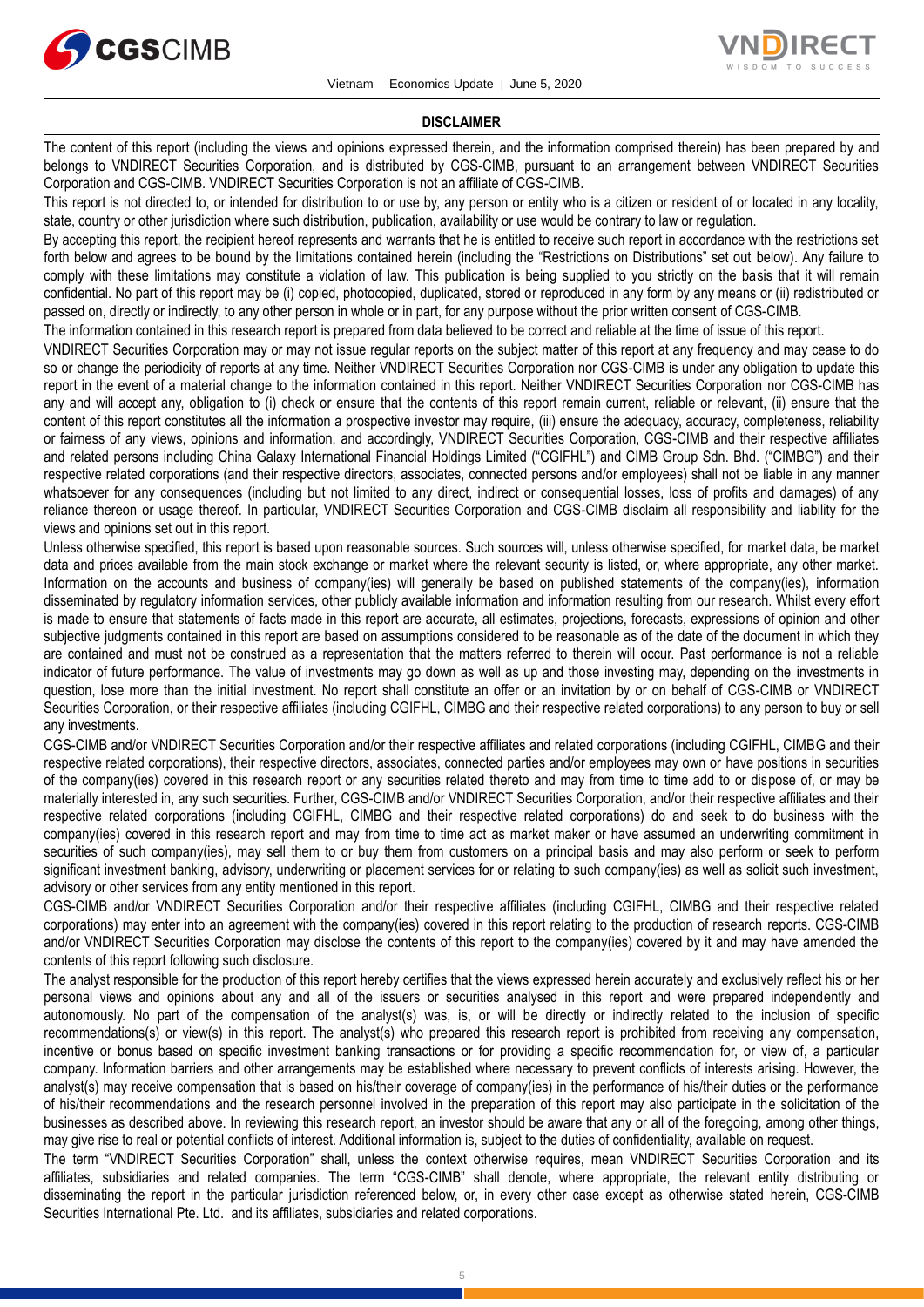



## **CGS-CIMB**

| Country     | <b>CGS-CIMB Entity</b>                                                            | <b>Regulated by</b>                                                    |
|-------------|-----------------------------------------------------------------------------------|------------------------------------------------------------------------|
| Hong Kong   | CGS-CIMB Securities (Hong Kong) Limited                                           | Securities and Futures Commission Hong Kong                            |
| India       | CGS-CIMB Securities (India) Private Limited                                       | Securities and Exchange Board of India (SEBI)                          |
| Indonesia   | PT CGS-CIMB Sekuritas Indonesia                                                   | Financial Services Authority of Indonesia                              |
| Malaysia    | CGS-CIMB Securities Sdn. Bhd. (formerly known<br>as Jupiter Securities Sdn. Bhd.) | Securities Commission Malaysia                                         |
| Singapore   | CGS-CIMB Research Pte. Ltd.                                                       | Monetary Authority of Singapore                                        |
| South Korea | CGS-CIMB Securities (Hong Kong) Limited,<br>Korea Branch                          | <b>Financial Services Commission and Financial Supervisory Service</b> |
| Thailand    | CGS-CIMB Securities (Thailand) Co. Ltd.                                           | Securities and Exchange Commission Thailand                            |

(i) As of May 31, 2020 VNDIRECT Securities Corporation has a proprietary position in the securities (which may include but not limited to shares, warrants, call warrants and/or any other derivatives) in the following company or companies covered or recommended in this report: (a) -

(ii) As of June 5, 2020, the analyst(s) who prepared this report, and the associate(s), has / have an interest in the securities (which may include but not limited to shares, warrants, call warrants and/or any other derivatives) in the following company or companies covered or recommended in this report:

(a) -

This report does not purport to contain all the information that a prospective investor may require. CGS-CIMB, VNDIRECT Securities Corporation and their respective affiliates (including CGIFHL, CIMBG and their related corporations) do not make any guarantee, representation or warranty, express or implied, as to the adequacy, accuracy, completeness, reliability or fairness of any such information and opinion contained in this report. None of CGS-CIMB and VNDIRECT Securities Corporation and their respective affiliates and related persons (including CGIFHL, CIMBG and their related corporations) shall be liable in any manner whatsoever for any consequences (including but not limited to any direct, indirect or consequential losses, loss of profits and damages) of any reliance thereon or usage thereof.

This report is general in nature and has been prepared for information purposes only. It is intended for circulation amongst CGS-CIMB's and its affiliates' (including CGIFHL's, CIMBG's and their respective related corporations') clients generally and does not have regard to the specific investment objectives, financial situation and the particular needs of any specific person who may receive this report. The information and opinions in this report are not and should not be construed or considered as an offer, recommendation or solicitation to buy or sell the subject securities, related investments or other financial instruments or any derivative instrument, or any rights pertaining thereto.

Investors are advised to make their own independent evaluation of the information contained in this research report, consider their own individual investment objectives, financial situation and particular needs and consult their own professional and financial advisers as to the legal, business, financial, tax and other aspects before participating in any transaction in respect of the securities of company(ies) covered in this research report. The securities of such company(ies) may not be eligible for sale in all jurisdictions or to all categories of investors.

## Restrictions on Distributions

**Australia:** Despite anything in this report to the contrary, this research is issued by VNDIRECT Securities Corporation and provided in Australia by CGS-CIMB Securities (Singapore) Pte. Ltd. and CGS-CIMB Securities (Hong Kong) Limited. This research is only available in Australia to persons who are "wholesale clients" (within the meaning of the Corporations Act 2001 (Cth) and is supplied solely for the use of such wholesale clients and shall not be distributed or passed on to any other person. You represent and warrant that if you are in Australia, you are a "wholesale client". This research is of a general nature only and has been prepared without taking into account the objectives, financial situation or needs of the individual recipient. CGS-CIMB Securities (Singapore) Pte. Ltd. and CGS-CIMB Securities (Hong Kong) Limited do not hold, and are not required to hold an Australian financial services license. CGS-CIMB Securities (Singapore) Pte. Ltd. and CGS-CIMB Securities (Hong Kong) Limited rely on "passporting" exemptions for entities appropriately licensed by the Monetary Authority of Singapore (under ASIC Class Order 03/1102) and the Securities and Futures Commission in Hong Kong (under ASIC Class Order 03/1103).

**Canada:** This research report has not been prepared in accordance with the disclosure requirements of Dealer Member Rule 3400 – Research Restrictions and Disclosure Requirements of the Investment Industry Regulatory Organization of Canada. For any research report distributed by CIBC, further disclosures related to CIBC conflicts of interest can be found at https://researchcentral.cibcwm.com.

**China:** For the purpose of this report, the People's Republic of China ("PRC") does not include the Hong Kong Special Administrative Region, the Macau Special Administrative Region or Taiwan. The distributor of this report has not been approved or licensed by the China Securities Regulatory Commission or any other relevant regulatory authority or governmental agency in the PRC. This report contains only marketing information. The distribution of this report is not an offer to buy or sell to any person within or outside PRC or a solicitation to any person within or outside of PRC to buy or sell any instruments described herein. This report is being issued outside the PRC to a limited number of institutional investors and may not be provided to any person other than the original recipient and may not be reproduced or used for any other purpose.

**France:** Only qualified investors within the meaning of French law shall have access to this report. This report shall not be considered as an offer to subscribe to, or used in connection with, any offer for subscription or sale or marketing or direct or indirect distribution of financial instruments and it is not intended as a solicitation for the purchase of any financial instrument.

**Germany:** This report is only directed at persons who are professional investors as defined in sec 31a(2) of the German Securities Trading Act (WpHG). This publication constitutes research of a non-binding nature on the market situation and the investment instruments cited here at the time of the publication of the information.

The current prices/yields in this issue are based upon closing prices from Bloomberg as of the day preceding publication. Please note that neither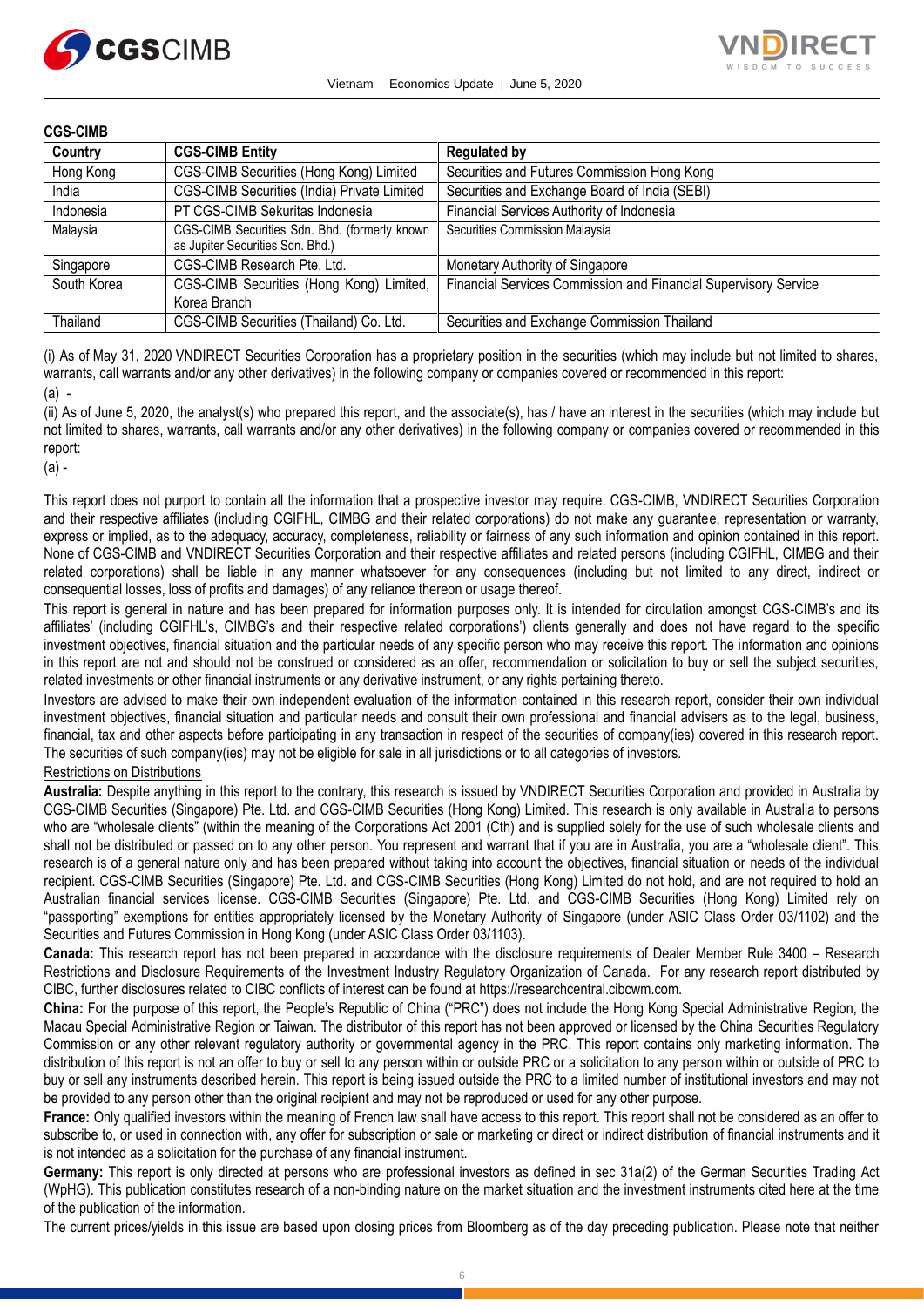

Vietnam │ Economics Update │ June 5, 2020



the German Federal Financial Supervisory Agency (BaFin), nor any other supervisory authority exercises any control over the content of this report. **Hong Kong:** This report is issued and distributed in Hong Kong by CGS-CIMB Securities (Hong Kong) Limited ("CHK") which is licensed in Hong Kong by the Securities and Futures Commission for Type 1 (dealing in securities) and Type 4 (advising on securities) activities. Any investors wishing to purchase or otherwise deal in the securities covered in this report should contact the Head of Sales at CGS-CIMB Securities (Hong Kong) Limited. The views and opinions in this research report are our own as of the date hereof and are subject to change. If the Financial Services and Markets Act of the United Kingdom or the rules of the Financial Conduct Authority apply to a recipient, our obligations owed to such recipient therein are unaffected. CHK has no obligation to update its opinion or the information in this research report.

CHK does not make a market on other securities mentioned in the report.

## **India:**

This report is issued by VNDIRECT Securities Corporation and distributed in India by CGS-CIMB Securities (India) Private Limited ("CGS-CIMB India"). CGS-CIMB India is a subsidiary of CGS-CIMB Securities International Pte. Ltd. which in turn is a 50:50 joint venture company of CGIFHL and CIMBG. The details of the members of the group of companies of CGS-CIMB can be found at www.cgs-cimb.com, CGIFHL at www.chinastock.com.hk/en/ACG/ContactUs/index.aspx and CIMBG at www.cimb.com/en/who-we-are.html. CGS-CIMB India is registered with the National Stock Exchange of India Limited and BSE Limited as a trading and clearing member (Merchant Banking Number: INM000012037) under the Securities and Exchange Board of India (Stock Brokers and Sub-Brokers) Regulations, 1992. In accordance with the provisions of Regulation 4(g) of the Securities and Exchange Board of India (Investment Advisers) Regulations, 2013, CGS-CIMB India is not required to seek registration with the Securities and Exchange Board of India ("SEBI") as an Investment Adviser. CGS-CIMB India is registered with SEBI (SEBI Registration Number: INZ000209135) as a Research Analyst (INH000000669) pursuant to the SEBI (Research Analysts) Regulations, 2014 ("Regulations").

This report does not take into account the particular investment objectives, financial situations, or needs of the recipients. It is not intended for and does not deal with prohibitions on investment due to law/jurisdiction issues etc. which may exist for certain persons/entities. Recipients should rely on their own investigations and take their own professional advice before investment.

The report is not a "prospectus" as defined under Indian Law, including the Companies Act, 2013, and is not, and shall not be, approved by, or filed or registered with, any Indian regulator, including any Registrar of Companies in India, SEBI, any Indian stock exchange, or the Reserve Bank of India. No offer, or invitation to offer, or solicitation of subscription with respect to any such securities listed or proposed to be listed in India is being made, or intended to be made, to the public, or to any member or section of the public in India, through or pursuant to this report.

The research analysts, strategists or economists principally responsible for the preparation of this research report are segregated from the other activities of CGS-CIMB India and they have received compensation based upon various factors, including quality, accuracy and value of research, firm profitability or revenues, client feedback and competitive factors. Research analysts', strategists' or economists' compensation is not linked to investment banking or capital markets transactions performed or proposed to be performed by CGS-CIMB India or its affiliates.

CGS-CIMB India does not have actual / beneficial ownership of 1% or more securities of the subject company in this research report, at the end of the month immediately preceding the date of publication of this research report. However, since affiliates of CGS-CIMB India are engaged in the financial services business, they might have in their normal course of business financial interests or actual / beneficial ownership of one per cent or more in various companies including the subject company in this research report.

CGS-CIMB India or its associates, may: (a) from time to time, have long or short position in, and buy or sell the securities of the subject company in this research report; or (b) be engaged in any other transaction involving such securities and earn brokerage or other compensation or act as a market maker in the financial instruments of the subject company in this research report or act as an advisor or lender/borrower to such company or may have any other potential conflict of interests with respect to any recommendation and other related information and opinions.

CGS-CIMB India, its associates and the analyst engaged in preparation of this research report have not received any compensation for investment banking, merchant banking or brokerage services from the subject company mentioned in the research report in the past 12 months.

CGS-CIMB India, its associates and the analyst engaged in preparation of this research report have not managed or co-managed public offering of securities for the subject company mentioned in the research report in the past 12 months. The analyst from CGS-CIMB India engaged in preparation of this research report or his/her relative (a) do not have any financial interests in the subject company mentioned in this research report; (b) do not own 1% or more of the equity securities of the subject company mentioned in the research report as of the last day of the month preceding the publication of the research report; (c) do not have any material conflict of interest at the time of publication of the research report.

**Indonesia:** This report is issued by VNDIRECT Securities Corporation and distributed by PT CGS-CIMB Sekuritas Indonesia ("CGS-CIMB Indonesia"). The views and opinions in this research report are not our own but of VNDIRECT Securities Corporation as of the date hereof and are subject to change. CGS-CIMB Indonesia has no obligation to update the opinion or the information in this research report. This report is for private circulation only to clients of CGS-CIMB Indonesia. Neither this report nor any copy hereof may be distributed in Indonesia or to any Indonesian citizens wherever they are domiciled or to Indonesian residents except in compliance with applicable Indonesian capital market laws and regulations.

This research report is not an offer of securities in Indonesia. The securities referred to in this research report have not been registered with the Financial Services Authority (Otoritas Jasa Keuangan) pursuant to relevant capital market laws and regulations, and may not be offered or sold within the territory of the Republic of Indonesia or to Indonesian citizens through a public offering or in circumstances which constitute an offer within the meaning of the Indonesian capital market law and regulations.

**Ireland:** CGS-CIMB is not an investment firm authorised in the Republic of Ireland and no part of this document should be construed as CGS-CIMB acting as, or otherwise claiming or representing to be, an investment firm authorised in the Republic of Ireland.

**Malaysia:** This report is issued by VNDIRECT Securities Corporation and distributed in Malaysia by CGS-CIMB Securities Sdn. Bhd. (formerly known as Jupiter Securities Sdn. Bhd.) ("CGS-CIMB Malaysia") solely for the benefit of and for the exclusive use of our clients. Recipients of this report are to contact CGS-CIMB Malaysia, at 29th Floor Menara CIMB No. 1 Jalan Stesen Sentral 2, Kuala Lumpur Sentral 50470 Kuala Lumpur, Malaysia, in respect of any matters arising from or in connection with this report. CGS-CIMB Malaysia has no obligation to update, revise or reaffirm the opinion or the information in this research report after the date of this report.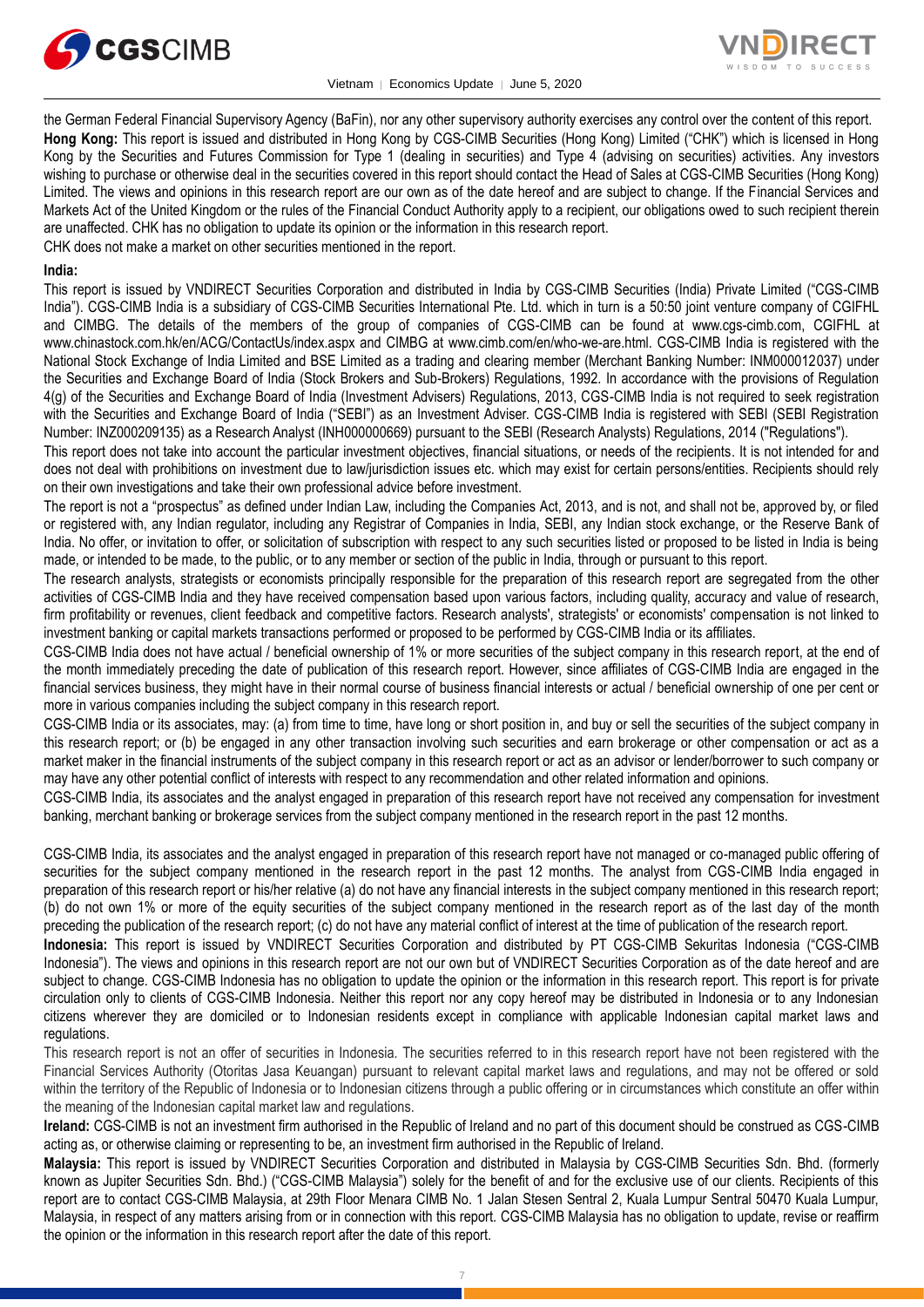



**New Zealand:** In New Zealand, this report is for distribution only to persons who are wholesale clients pursuant to section 5C of the Financial Advisers Act 2008.

**Singapore:** This report is issued by VNDIRECT Securities Corporation and distributed by CGS-CIMB Research Pte Ltd ("CGS-CIMBR"). CGS-CIMBR is a financial adviser licensed under the Financial Advisers Act, Cap 110 ("FAA") for advising on investment products, by issuing or promulgating research analyses or research reports, whether in electronic, print or other form. Accordingly CGS-CIMBR is a subject to the applicable rules under the FAA unless it is able to avail itself to any prescribed exemptions.

Recipients of this report are to contact CGS-CIMB Research Pte Ltd, 50 Raffles Place, #16-02 Singapore Land Tower, Singapore in respect of any matters arising from, or in connection with this report. CGS-CIMBR has no obligation to update the opinion or the information in this research report. This publication is strictly confidential and is for private circulation only. If you have not been sent this report by CGS-CIMBR directly, you may not rely, use or disclose to anyone else this report or its contents.

If the recipient of this research report is not an accredited investor, expert investor or institutional investor, CGS-CIMBR accepts legal responsibility for the contents of the report without any disclaimer limiting or otherwise curtailing such legal responsibility. If the recipient is an accredited investor, expert investor or institutional investor, the recipient is deemed to acknowledge that CGS-CIMBR is exempt from certain requirements under the FAA and its attendant regulations, and as such, is exempt from complying with the following :

(a) Section 25 of the FAA (obligation to disclose product information);

(b) Section 27 (duty not to make recommendation with respect to any investment product without having a reasonable basis where you may be reasonably expected to rely on the recommendation) of the FAA;

(c) MAS Notice on Information to Clients and Product Information Disclosure [Notice No. FAA-N03];

(d) MAS Notice on Recommendation on Investment Products [Notice No. FAA-N16];

(e) Section 36 (obligation on disclosure of interest in securities), and

(f) any other laws, regulations, notices, directive, guidelines, circulars and practice notes which are relates to the above, to the extent permitted by applicable laws, as may be amended from time to time, and any other laws, regulations, notices, directive, guidelines, circulars, and practice notes as we may notify you from time to time. In addition, the recipient who is an accredited investor, expert investor or institutional investor acknowledges that a CGS-CIMBR is exempt from Section 27 of the FAA, the recipient will also not be able to file a civil claim against CGS-CIMBR for any loss or damage arising from the recipient's reliance on any recommendation made by CGS-CIMBR which would otherwise be a right that is available to the recipient under Section 27 of the FAA, the recipient will also not be able to file a civil claim against CGS-CIMBR for any loss or damage arising from the recipient's reliance on any recommendation made by CGS-CIMBR which would otherwise be a right that is available to the recipient under Section 27 of the FAA.

CGS-CIMBR, its affiliates and related corporations, their directors, associates, connected parties and/or employees may own or have positions in securities of the company(ies) covered in this research report or any securities related thereto and may from time to time add to or dispose of, or may be materially interested in, any such securities. Further, CGS-CIMBR, its affiliates and its related corporations do and seek to do business with the company(ies) covered in this research report and may from time to time act as market maker or have assumed an underwriting commitment in securities of such company(ies), may sell them to or buy them from customers on a principal basis and may also perform or seek to perform significant investment banking, advisory, underwriting or placement services for or relating to such company(ies) as well as solicit such investment, advisory or other services from any entity mentioned in this report.

As of June 5, 2020,, CGS-CIMBR does not have a proprietary position in the recommended securities in this report.

CGS-CIMBR does not make a market on other securities mentioned in the report.

**South Korea:** This report is issued by VNDIRECT Securities Corporation and distributed in South Korea by CGS-CIMB Securities (Hong Kong) Limited, Korea Branch ("CGS-CIMB Korea") which is licensed as a cash equity broker, and regulated by the Financial Services Commission and Financial Supervisory Service of Korea. In South Korea, this report is for distribution only to professional investors under Article 9(5) of the Financial Investment Services and Capital Market Act of Korea ("FSCMA").

**Spain:** This document is a research report and it is addressed to institutional investors only. The research report is of a general nature and not personalised and does not constitute investment advice so, as the case may be, the recipient must seek proper advice before adopting any investment decision. This document does not constitute a public offering of securities.

CGS-CIMB is not registered with the Spanish Comision Nacional del Mercado de Valores to provide investment services.

**Sweden:** This report contains only marketing information and has not been approved by the Swedish Financial Supervisory Authority. The distribution of this report is not an offer to sell to any person in Sweden or a solicitation to any person in Sweden to buy any instruments described herein and may not be forwarded to the public in Sweden.

**Switzerland:** This report has not been prepared in accordance with the recognized self-regulatory minimal standards for research reports of banks issued by the Swiss Bankers' Association (Directives on the Independence of Financial Research).

**Thailand:** This report is issued by VNDIRECT Securities Corporation and distributed by CGS-CIMB Securities (Thailand) Co. Ltd. ("CGS-CIMB Thailand") based upon sources believed to be reliable (but their accuracy, completeness or correctness is not guaranteed). The statements or expressions of opinion herein were arrived at after due and careful consideration for use as information for investment. Such opinions are subject to change without notice and CGS-CIMB Thailand has no obligation to update the opinion or the information in this research report.

CGS-CIMB Thailand may act or acts as Market Maker, and issuer and offerer of Derivative Warrants and Structured Note which may have the following securities as its underlying securities. Investors should carefully read and study the details of the derivative warrants in the prospectus before making investment decisions.

AAV, ADVANC, AEONTS, AMATA, AOT, AWC, BANPU, BBL, BCH, BCP, BCPG, BDMS, BEC, BEM, BGC, BGRIM, BH, BJC, BPP, BTS, CBG, CENTEL, CHG, CK, CKP, COM7, CPALL, CPF, CPN, DELTA, DTAC, EA, EGCO, EPG, ERW, ESSO, GFPT, GLOBAL, GPSC, GULF, GUNKUL, HANA, HMPRO, INTUCH, IRPC, IVL, JAS, JMT, KBANK, KCE, KKP, KTB, KTC, LH, MAJOR, MBK, MEGA, MINT, MTC, ORI, OSP, PLANB, PRM, PSH, PSL, PTG, PTT, PTTEP, PTTGC, QH, RATCH, RS, SAWAD, SCB, SCC, SGP, SPALI, SPRC, STA, STEC, STPI, SUPER, TASCO, TCAP, THAI, THANI, THG, TISCO, TKN, TMB, TOA, TOP, TPIPP, TQM, TRUE, TTW, TU, VGI, WHA, BEAUTY, JMART, LPN, SISB, WORK.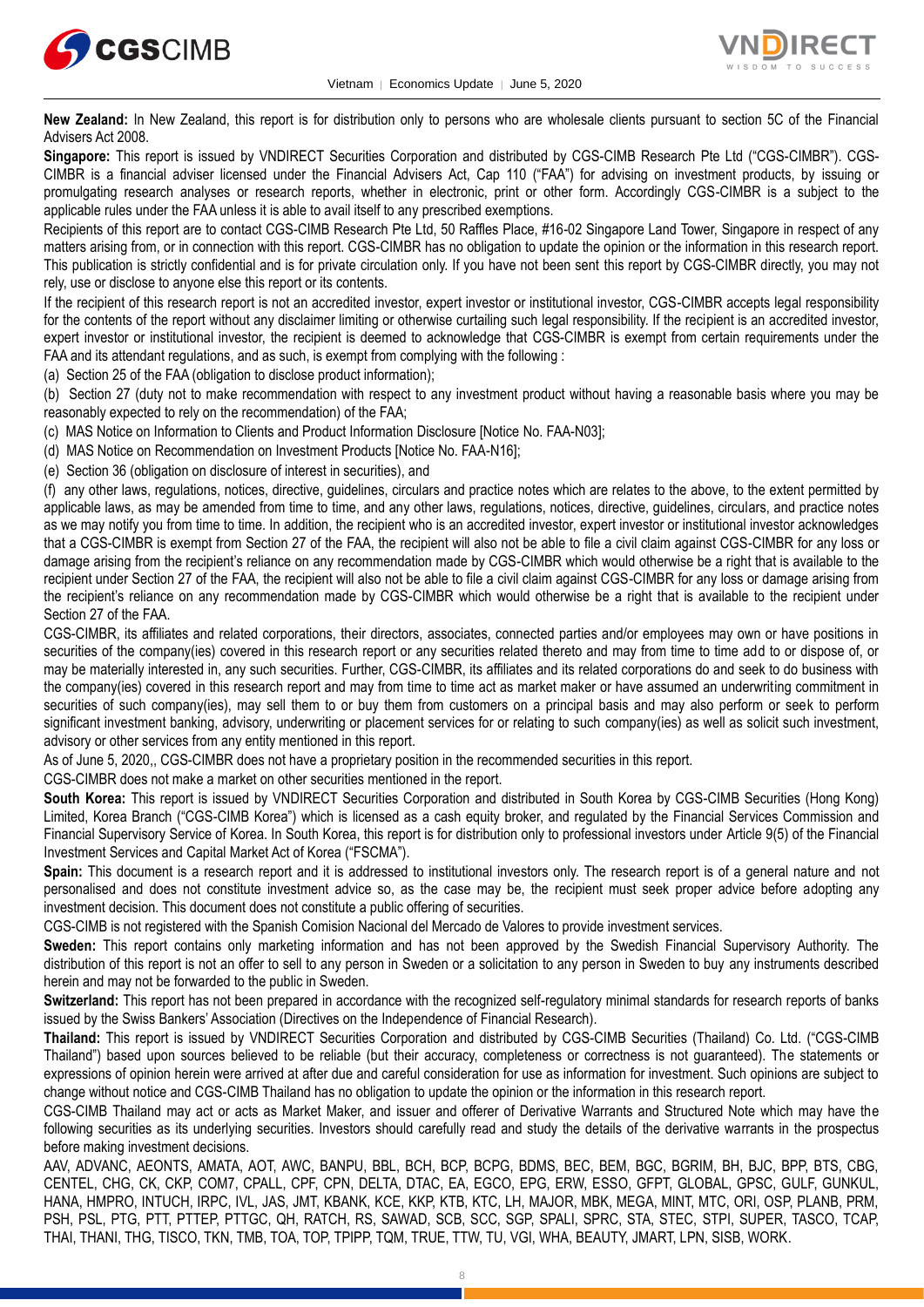



## **Corporate Governance Report:**

The disclosure of the survey result of the Thai Institute of Directors Association ("IOD") regarding corporate governance is made pursuant to the policy of the Office of the Securities and Exchange Commission. The survey of the IOD is based on the information of a company listed on the Stock Exchange of Thailand and the Market for Alternative Investment disclosed to the public and able to be accessed by a general public investor. The result, therefore, is from the perspective of a third party. It is not an evaluation of operation and is not based on inside information.

The survey result is as of the date appearing in the Corporate Governance Report of Thai Listed Companies. As a result, the survey result may be changed after that date. CGS-CIMB Thailand does not confirm nor certify the accuracy of such survey result.

| <b>Score</b><br>Range.         | 100<br>ഹ<br>IJΜ                             | 80<br>or<br>೦೮ | 70<br>$\overline{\phantom{a}}$<br>- 11<br>$\cdot$ | $\overline{\phantom{a}}$<br>-<br>ו הו<br><b>Below</b><br>ו טט | No<br>' Result<br><b>TVAV</b><br>Ju. |
|--------------------------------|---------------------------------------------|----------------|---------------------------------------------------|---------------------------------------------------------------|--------------------------------------|
| -<br>Descrip'<br>ription.<br>. | $\overline{\phantom{0}}$<br>'−xcellent<br>. | 000خ<br>Verv   | -<br>Good                                         | N/A                                                           |                                      |

**United Arab Emirates:** The distributor of this report has not been approved or licensed by the UAE Central Bank or any other relevant licensing authorities or governmental agencies in the United Arab Emirates. This report is strictly private and confidential and has not been reviewed by, deposited or registered with UAE Central Bank or any other licensing authority or governmental agencies in the United Arab Emirates. This report is being issued outside the United Arab Emirates to a limited number of institutional investors and must not be provided to any person other than the original recipient and may not be reproduced or used for any other purpose. Further, the information contained in this report is not intended to lead to the sale of investments under any subscription agreement or the conclusion of any other contract of whatsoever nature within the territory of the United Arab Emirates.

**United Kingdom and European Economic Area (EEA):** In the United Kingdom and European Economic Area, this material is also being distributed by CGS-CIMB Securities (UK) Limited ("CGS-CIMB UK"). CGS-CIMB UK is authorized and regulated by the Financial Conduct Authority and its registered office is at 27 Knightsbridge, London, SW1X7YB. The material distributed by CGS-CIMB UK has been prepared in accordance with CGS-CIMB's policies for managing conflicts of interest arising as a result of publication and distribution of this material. This material is for distribution only to, and is solely directed at, selected persons on the basis that those persons: (a) are eligible counterparties and professional clients of CGS-CIMB UK; (b) have professional experience in matters relating to investments falling within Article 19(5) of the Financial Services and Markets Act 2000 (Financial Promotion) Order 2005 (as amended, the "Order"), (c) fall within Article 49(2)(a) to (d) ("high net worth companies, unincorporated associations etc") of the Order; (d) are outside the United Kingdom subject to relevant regulation in each jurisdiction, material(all such persons together being referred to as "relevant persons"). This material is directed only at relevant persons and must not be acted on or relied on by persons who are not relevant persons. Any investment or investment activity to which this material relates is available only to relevant persons and will be engaged in only with relevant persons.

This material is categorised as non-independent for the purposes of CGS-CIMB UK and therefore does not provide an impartial or objective assessment of the subject matter and does not constitute independent research. Consequently, this material has not been prepared in accordance with legal requirements designed to promote the independence of research and will not be subject to any prohibition on dealing ahead of the dissemination of research. Therefore, this material is considered a marketing communication.

**United States:** This research report is issued by VNDIRECT Securities Corporation and distributed in the United States of America by CGS-CIMB Securities (USA) Inc, a U.S. registered broker-dealer and a related company of CGS-CIMB Securities Sdn. Bhd. (formerly known as Jupiter Securities Sdn. Bhd.), CGS-CIMB Research Pte Ltd, PT CGS-CIMB Sekuritas Indonesia, CGS-CIMB Securities (Thailand) Co. Ltd, CGS-CIMB Securities (Hong Kong) Limited and CGS-CIMB Securities (India) Private Limited, and is distributed solely to persons who qualify as "U.S. Institutional Investors" as defined in Rule 15a-6 under the Securities and Exchange Act of 1934. This communication is only for Institutional Investors whose ordinary business activities involve investing in shares, bonds, and associated securities and/or derivative securities and who have professional experience in such investments. Any person who is not a U.S. Institutional Investor or Major Institutional Investor must not rely on this communication. The delivery of this research report to any person in the United States of America is not a recommendation to effect any transactions in the securities discussed herein, or an endorsement of any opinion expressed herein. CGS-CIMB Securities (USA) Inc, is a FINRA/SIPC member and takes responsibility for the content of this report. For further information or to place an order in any of the abovementioned securities please contact a registered representative of CGS-CIMB Securities (USA) Inc.

CGS-CIMB Securities (USA) Inc. does not make a market on other securities mentioned in the report.

CGS-CIMB Securities (USA) Inc. has not managed or co-managed a public offering of any of the securities mentioned in the past 12 months.

CGS-CIMB Securities (USA) Inc. has not received compensation for investment banking services from any of the company mentioned in the past 12 months.

CGS-CIMB Securities (USA) Inc. neither expects to receive nor intends to seek compensation for investment banking services from any of the company mentioned within the next 3 months.

**Other jurisdictions:** In any other jurisdictions, except if otherwise restricted by laws or regulations, this report is only for distribution to professional, institutional or sophisticated investors as defined in the laws and regulations of such jurisdictions. by by the purisdictions: In any other jurisdictions, except if otherwise restricted by land stitutional or sophisticated investors as defined in the laws and regulations of such Distribution of stock ratings and investment

| <b>Other jurisdictions:</b> In any other jurisdictions, except if otherwise restricted by laws or regulations, this report is only for distribution to<br>institutional or sophisticated investors as defined in the laws and regulations of such jurisdictions. |                         |                                |  |  |  |
|------------------------------------------------------------------------------------------------------------------------------------------------------------------------------------------------------------------------------------------------------------------|-------------------------|--------------------------------|--|--|--|
| Distribution of stock ratings and investment banking clients for quarter ended on 31 March 2020                                                                                                                                                                  |                         |                                |  |  |  |
| 811 companies under coverage for quarter ended on 31 March 2020                                                                                                                                                                                                  |                         |                                |  |  |  |
|                                                                                                                                                                                                                                                                  | Rating Distribution (%) | Investment Banking clients (%) |  |  |  |
| Add                                                                                                                                                                                                                                                              | 60.8%                   | 0.1%                           |  |  |  |
| Hold                                                                                                                                                                                                                                                             | 27.6%                   | $0.0\%$                        |  |  |  |
| Reduce                                                                                                                                                                                                                                                           | 11 6%                   | 0.0%                           |  |  |  |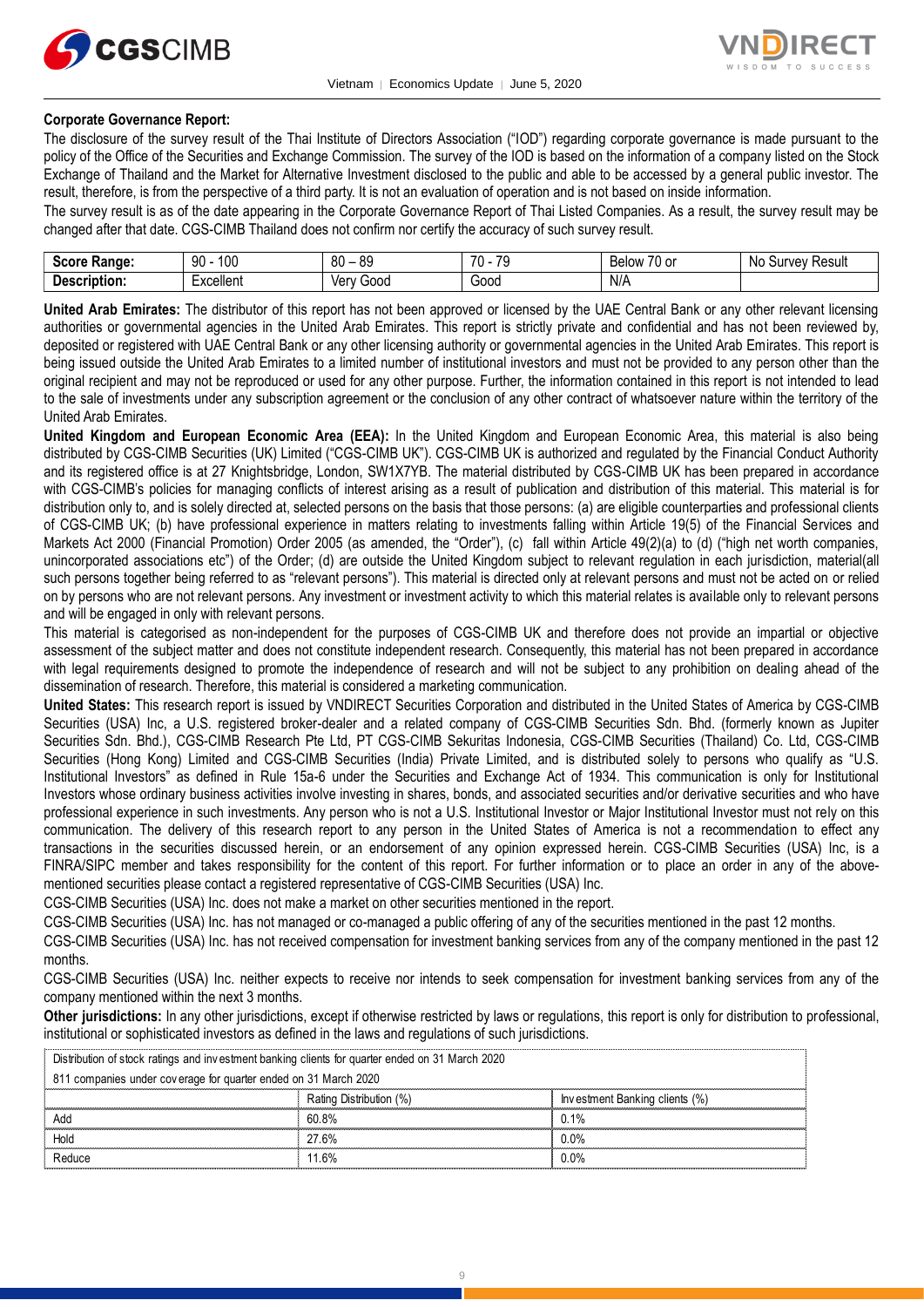



#### **Corporate Governance Report of Thai Listed Companies (CGR). CG Rating by the Thai Institute of Directors Association (Thai IOD) in 2019, Anti-Corruption 2019**

**ADVANC** – Excellent, Certified, **AEONTS** – Good, n/a, **AH** – Very Good, n/a, **AMATA** – Excellent, Declared, **ANAN** – Excellent, Declared, **AOT** – Excellent, n/a, **AP** – Excellent, Certified, **ASP** – Very Good, Certified, **BAM** – not available, n/a, **BANPU** – Excellent, Certified, **BAY** – Excellent, Certified, **BBL** – Very Good, Certified, **BCH** – Good, Certified, **BCP** - Excellent, Certified, **BCPG** – Excellent, Certified, **BDMS** – Very Good, n/a, **BEAUTY** – Good, n/a, **BEC** – Very Good, n/a, **BGRIM** – Very Good, Declared, **BH** - Good, n/a, **BJC** – Very Good, n/a, **BJCHI** – Very Good, Certified, **BLA** – Very Good, Certified, **BPP** – Very Good, Declared, **BR** - Good, n/a, **BTS** - Excellent, Certified, **CBG** – Very Good, n/a, **CCET** – Good, n/a, **CENTEL** – Very Good, Certified, **CHAYO** - Good, n/a, **CHG** – Very Good, Declared, **CK** – Excellent, n/a, **COL** – Excellent, Declared, **CPALL** – Excellent, Certified, **CPF** – Excellent, Certified, **CPN** - Excellent, Certified, **CPNREIT** – not available, n/a, **CRC** – not available, n/a, **DELTA** - Excellent, Declared, **DEMCO** – Excellent, Certified, **DDD** – Very Good, n/a, **DIF** – not available, n/a, **DREIT** – not available, n/a, **DTAC** – Excellent, Certified, **EA** – Excellent, n/a, **ECL** – Very Good, Certified, **EGCO** - Excellent, Certified, **EPG** – Very Good, n/a, **ERW** – Very Good, n/a, **GFPT** - Excellent, Certified, **GGC** – Excellent, Certified, **GLOBAL** – Very Good, n/a, **GLOW** – Very Good, Certified, **GPSC** – Excellent, Certified, **GULF** – Very Good, n/a, **GUNKUL** – Excellent, Certified, **HANA** - Excellent, Certified, **HMPRO** - Excellent, Certified, **HUMAN** – Good, n/a, **ICHI** – Excellent, Declared, **III** – Excellent, n/a, **INTUCH** - Excellent, Certified, **IRPC** – Excellent, Certified, **ITD** – Very Good, n/a, **IVL** - Excellent, Certified, **JASIF** – not available, n/a, **BJC** – Very Good, n/a, **JMT** – Very Good, n/a, **KBANK** - Excellent, Certified, **KCE** - Excellent, Certified, **KKP** – Excellent, Certified, **KSL** – Excellent, Certified, **KTB** - Excellent, Certified, **KTC** – Excellent, Certified, **LH** - Excellent, n/a, **LPN** – Excellent, Certified, **M** – Very Good, Certified, **MACO** – Very Good, n/a, **MAJOR** – Very Good, n/a, **MAKRO** – Excellent, Certified, **MALEE** – Excellent, Certified, **MC** – Excellent, Certified, **MCOT** – Excellent, Certified, **MEGA** – Very Good, n/a, **MINT** - Excellent, Certified, **MK** – Very Good, n/a, **MTC** – Excellent, n/a, **NETBAY** – Very Good, n/a, **OSP** – Very Good, n/a, **PLANB** – Excellent, Certified, **PLAT** – Very Good, Certified, **PR9** – Excellent, n/a, **PSH** – Excellent, Certified, **PSTC** – Very Good, Certified, **PTT** - Excellent, Certified, **PTTEP** - Excellent, Certified, **PTTGC** - Excellent, Certified, **QH** – Excellent, Certified, **RATCH** – Excellent, Certified, **ROBINS** – Excellent, Certified, **RS** – Excellent, n/a, **RSP** – not available, n/a, **S** – Excellent, n/a, **SAPPE** – Very Good, Declared, **SAT** – Excellent, Certified, **SAWAD** – Very Good, n/a, **SC** – Excellent, Certified, **SCB** - Excellent, Certified, **SCC** – Excellent, Certified, **SCN** – Excellent, Certified, **SF** – Good, n/a, **SHR** – not available, n/a, **SIRI** – Very Good, Certified, **SPA** - Good, n/a, **SPALI** - Excellent, n/a, **SPRC** – Excellent, Certified, **STA** – Very Good, Certified, **STEC** – Excellent, n/a, **SVI** – Excellent, Certified, **SYNEX** – Excellent, Certified, **TASCO** – Excellent, Certified, **TCAP** – Excellent, Certified, **THANI** – Excellent, Certified, **TIPCO** – Very Good, Certified, **TISCO** - Excellent, Certified, **TKN** – Very Good, n/a, **TMB** - Excellent, Certified, **TNR** – Very Good, Certified, **TOP** - Excellent, Certified, **TPCH** – Good, n/a, **TPIPP** – Good, n/a, **TRUE** – Excellent, Certified, **TU** – Excellent, Certified, **TVO** – Excellent, Declared, **UNIQ** – not available, n/a, **VGI** – Excellent, Certified, **WHA** – Excellent, Certified, **WHART** – not available, n/a, **WICE** – Excellent, Certified, **WORK** – Good, n/a.

1 CG Score 2019 from Thai Institute of Directors Association (IOD)

2 AGM Level 2018 from Thai Investors Association

3 Companies participating in Thailand's Private Sector Collective Action Coalition Against Corruption programme (Thai CAC) under Thai Institute of Directors (as of November 30, 2018) are categorised into:

companies that have declared their intention to join CAC, and companies certified by CAC.

4 [The Stock Exchange of Thailand : the record of listed companies with corporate sustainable development "Thai sustainability Investment 2018" included:](http://www.set.or.th/sustainable_dev/en/sr/sri/tsi_p1.html)

SET and mai listed companies passed the assessment conducted by the Stock Exchange of Thailand: THSI (SET) and THSI (mai)

SET listed companies passed the assessment conducted by the Dow Jones Sustainability Indices (DJSI)

#### **RECOMMENDATION FRAMEWORK**

| <b>Stock Ratings</b>                                                                                                                                                                                                                                              | Definition:                                                                                                                     |  |  |  |
|-------------------------------------------------------------------------------------------------------------------------------------------------------------------------------------------------------------------------------------------------------------------|---------------------------------------------------------------------------------------------------------------------------------|--|--|--|
| Add                                                                                                                                                                                                                                                               | The stock's total return is expected to reach 15% or higher over the next 12 months.                                            |  |  |  |
| Hold                                                                                                                                                                                                                                                              | The stock's total return is expected to be between negative 10% and positive 15% over the next 12 months.                       |  |  |  |
| Reduce                                                                                                                                                                                                                                                            | The stock's total return is expected to fall below negative 10% over the next 12 months.                                        |  |  |  |
| The total expected return of a stock is defined as the sum of the:(i) percentage difference between the target price and the current price and (ii)<br>the forward net dividend yields of the stock. Stock price targets have an investment horizon of 12 months. |                                                                                                                                 |  |  |  |
| <b>Sector Ratings</b>                                                                                                                                                                                                                                             | Definition:                                                                                                                     |  |  |  |
| Overweight                                                                                                                                                                                                                                                        | An Overweight rating means stocks in the sector have, on a market cap-weighted basis, a positive absolute<br>recommendation.    |  |  |  |
| Neutral                                                                                                                                                                                                                                                           | A Neutral rating means stocks in the sector have, on a market cap-weighted basis, a neutral absolute recommendation.            |  |  |  |
| Underweight                                                                                                                                                                                                                                                       | An Underweight rating means stocks in the sector have, on a market cap-weighted basis, a negative absolute<br>recommendation.   |  |  |  |
| <b>Country Ratings</b>                                                                                                                                                                                                                                            | Definition:                                                                                                                     |  |  |  |
| Overweight                                                                                                                                                                                                                                                        | An Overweight rating means investors should be positioned with an above-market weight in this country relative to<br>benchmark. |  |  |  |
| Neutral                                                                                                                                                                                                                                                           | A Neutral rating means investors should be positioned with a neutral weight in this country relative to benchmark.              |  |  |  |
| Underweight                                                                                                                                                                                                                                                       | An Underweight rating means investors should be positioned with a below-market weight in this country relative to<br>benchmark. |  |  |  |

#### **Hien Tran Khanh – Deputy Head of Research** Email: [hien.trankhanh@vndirect.com.vn](mailto:hien.trankhanh@vndirect.com.vn)

**Hinh DINH – Senior Analyst**

Email: [hinh.dinh@vndirect.com.vn](mailto:hinh.dinh@vndirect.com.vn)